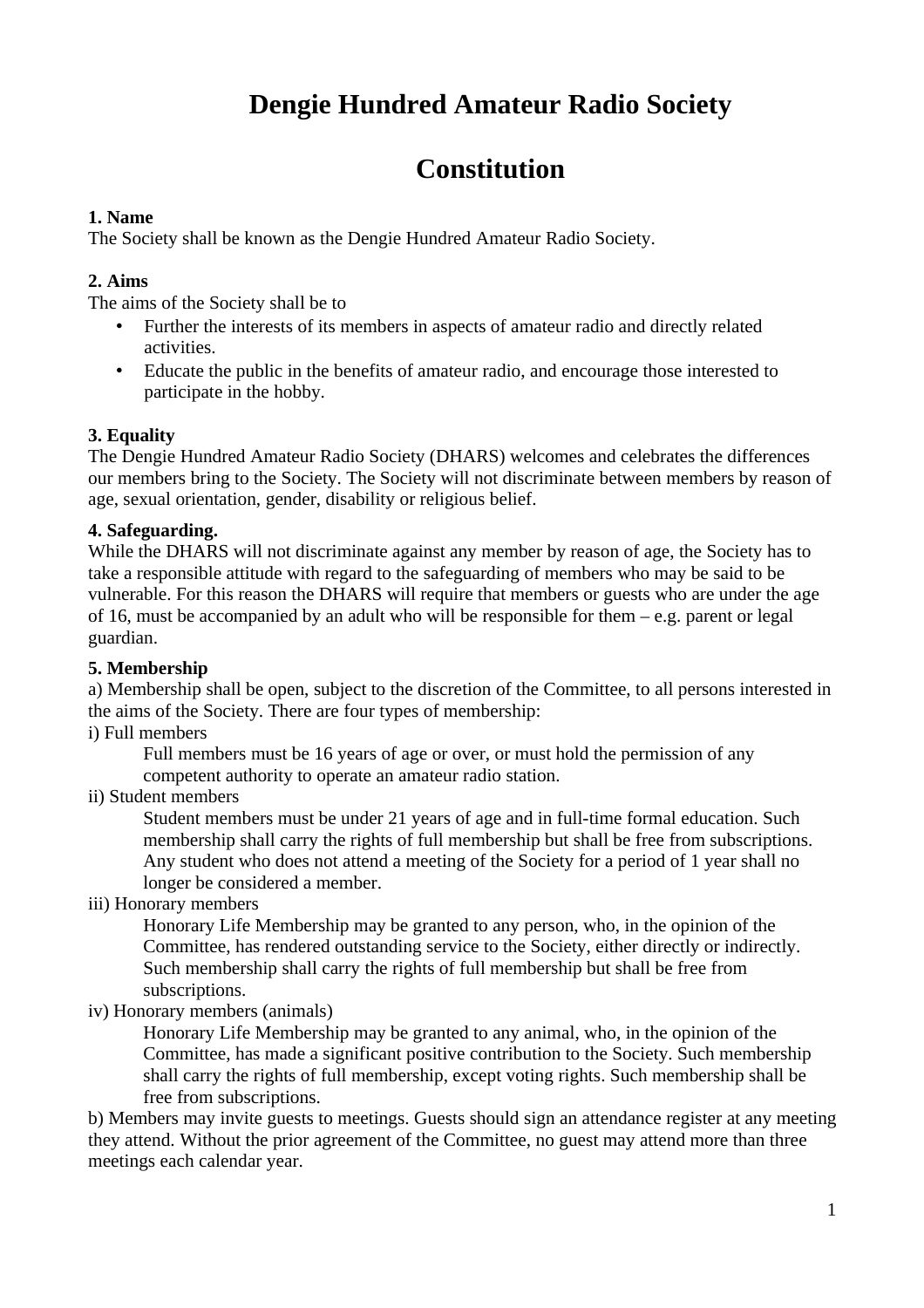c) All members and guests shall abide by the Constitution of the Society. The Committee shall have the power to expel any member or guest, whose conduct, in the opinion of the Committee, renders that person unfit to be a member of the Society. No member or guest shall be expelled without first having been given an opportunity to appear before the Committee.

d) No member may vote at any meetings of the Society unless they have been a member for at least 90 days.

## **6. Governance of the Society.**

The Society's affairs shall be administered by a Committee elected at the Annual General Meeting. The Committee, in who the Society's property shall be vested, shall consist of:

a) A Chairman who will preside at all meetings at which the Chairman is present. If the Chairman is not present, the vice-Chairman will preside.

b) A Secretary who will be responsible for:

- i) Keeping the minutes of all Committee meetings, AGMs and EGMs.
- ii) Ensuring that all correspondence is correctly handled.
- iii) Maintaining a master roll of members and honorary members.
- iv) Maintaining a register of the Society's equipment and fixtures.
- v) Maintaining a register of any equipment borrowed or loaned, including the name of the persons borrowing/loaning the equipment, and an approximate date of when it is expected to be returned.
- vi) Ensuring the Society has at least appropriate  $3<sup>rd</sup>$  party insurance.
- c) A Treasurer, who will be responsible for:
	- i) Keeping the Society's accounts.
	- ii) Advising the Committee on all financial matters.
	- iii) Preparing the accounts for audit and presenting them at the AGM.

d) Two Ordinary Committee Members, one of whom will be appointed by the Committee to act as

vice-Chairman in the absence of the Chairman.

e) Not more than two co-opted members.

The quorum for the Committee shall be three. In the absence of a quorum, business may be dealt with but any decisions taken only become valid after ratification at the next meeting at which a quorum exists.

If a Committee member resigns, or is otherwise unable to attend the Society, the remaining Committee members should co-opt another member on a temporary basis as soon as possible. A permanent replacement should be elected at an EGM or AGM. The member who was appointed on a temporary basis may stand for election at the EGM or AGM.

Committee meetings may be called by the Chairman, the Secretary, the Treasurer, or any two full members of the Committee.

The Chairman may vote. In the event of a tie, the Chairman has a second casting vote.

Where the Constitution is silent, or requires interpretation, the Committee shall have the power to make a decision.

## **7. Declaration of interests**

It shall be the duty of every member who either personally or immediate family member, is in any way directly or indirectly interested financially or professionally in any subject to be discussed, to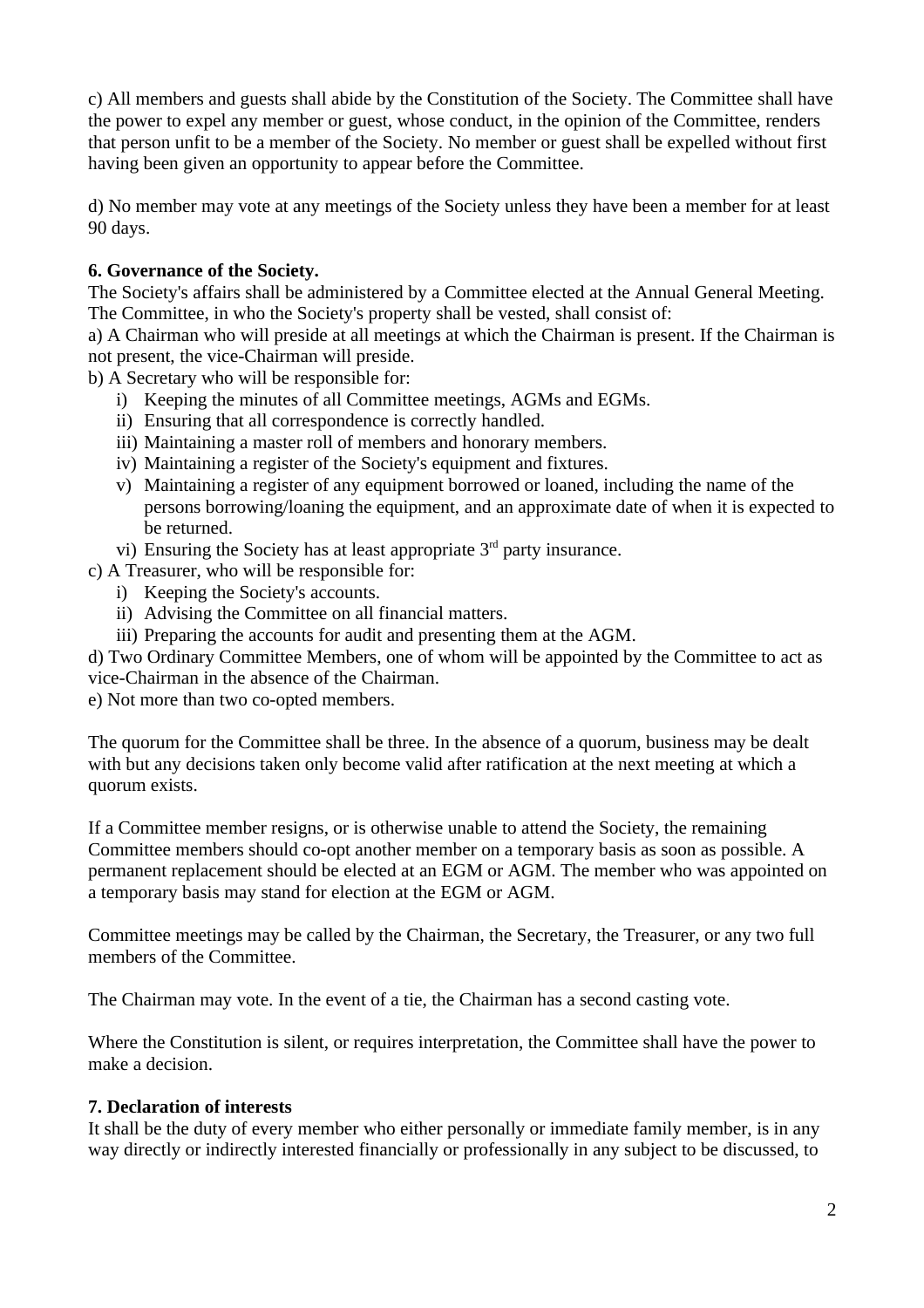make all members aware of their interest. Such a member may discuss the subject, but may not vote.

## **8. Subscriptions and attendance fees.**

a) The annual subscriptions and attendance fees for membership shall be set by the Committee during August each year.

b) All subscriptions shall be due and payable at the beginning of the financial year. Members in arrears have no voting rights.

c) The financial year shall run from 1st September to 31st August, but it is acceptable to pay the membership fees at the first meeting in September each year. Payment may be made in cash, a cheque or electronic transfer to the Society's bank account. The Treasurer should be consulted for details of how to pay by bank transfer.

d) The subscription can be paid by two equal instalments. The first shall be paid at the first meeting in September, and the second instalment on or before  $1<sup>st</sup>$  March the following year.

e) A full member joining the Society after the beginning of the financial year will pay a pro rata subscription.

f) A member shall have deemed to have resigned from the Society, if, by the following  $31<sup>st</sup>$  August, the subscription has not been paid in full.

g) The Committee shall have the power to waive or reduce subscriptions in special circumstances.

h) Each member, aged 18 or over will pay an attendance fee for each Society meeting they attend.

i) Guests will not pay an attendance fee on their first visit, but will do so on any subsequent visits that year.

## **9. Finance**

The society shall be run as a not-for-profit organisation.

All money received by the Society should be promptly deposited into the Society's bank account. However, a modest sum of money may be withheld by the Treasurer for petty cash, for which the Treasurer must issue a receipt.

Withdrawals from the Society's bank account require the signature of the two out of the three authorised signatories. These signatories shall be the Treasurer, the Chairman and the Secretary. Depending on the sum of money, expenditure will be controlled by one of three ways:

- Item(s) with a total value of £20 or less may be agreed by a consensus of members at a regular Society meeting.
- Items(s) with a total value of more than £20, but no greater than £200, must by agreed by the Committee.
- Items(s) with a total value of more than £200 must be approved by members at an EGM, or an AGM, as long as this is on the agenda of the AGM.

## **10. Annual General Meeting (AGM)**

a) The Annual General Meeting (AGM) shall normally be held early in October each year. At least 21 days notice shall be given to each member.

b) Members will be notified of the meeting by e-mail and asked to confirm receipt of the email. If an email confirmation is not received, the Secretary shall attempt to contact the member by telephone to a UK telephone number given to the Secretary. If the Secretary feels it is appropriate,

additional method(s) may be used to make a member aware of the meeting.

c) The quorum of the meeting shall be five.

d) At the AGM, all officers, two elected Committee members and all co-opted members shall retire but are all are eligible to stand for re-election to the Committee.

e) The outgoing Chairman shall chair the AGM and he/she will serve until the conclusion of the meeting. Likewise, the outgoing Secretary shall remain the Secretary until the conclusion of the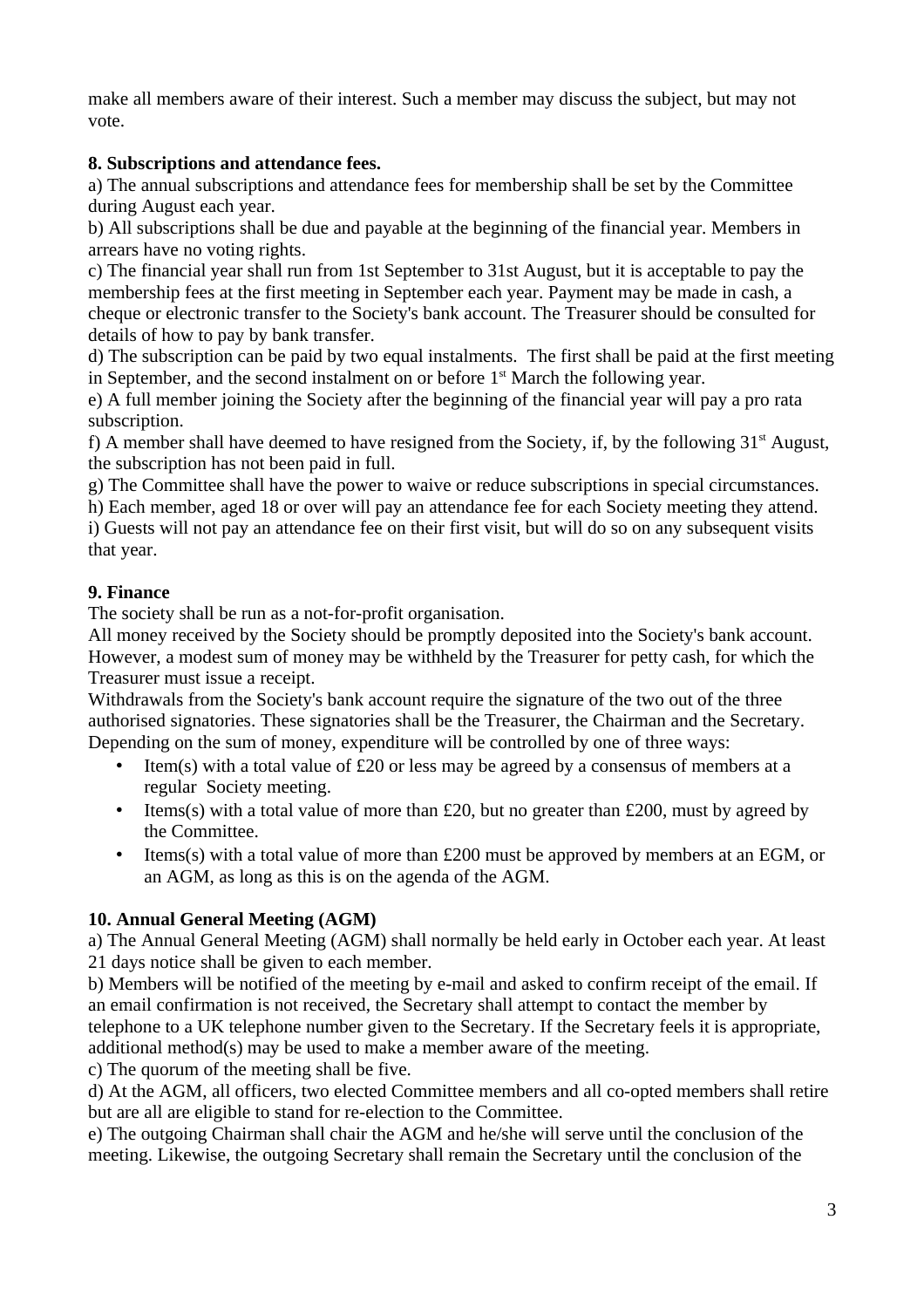meeting.

f) The agenda for the meeting shall be:

- i) Apologies for absence.
- ii) Minutes of the previous AGM and matters arising from those minutes.
- iii) Chairman's report.
- iv) Secretary's report.
- v) Treasurer's report.
- vi) Election of Chairman.
- vii) Election of Honorary Treasurer.
- viii) Election of the Secretary.
- ix) Election of two Ordinary Committee members.
- x) Election of auditors.
- xi) Other business.

g) Nominations for Committee members shall only be valid if confirmed by the nominee at the meeting or previously in writing or e-mail to the Secretary.

h) Items to be raised by members under *"Other business"* must be notified to the Secretary not less than 10 days before the AGM.

## **11. Extraordinary General Meeting (EGM)**

a) Extraordinary General Meetings may be called by the Committee, or not less than fives members of the Society. The date, time and location of the meeting will be decided by the Chairman, who should make all reasonable efforts to select a time that is acceptable to as many members as possible.

b) At least 21 days notice must be given to the Secretary, who in turn shall give members at least 14 days notice of the agenda. **If any issue is extremely urgent, as agreed by at least two members of the Committee, these notice periods may be reduced, but not to any less than 14 and 7 days respectively.**

d) The Secretary should communicate notice of the EGM using the methods of an AGM, described in section 10.b.

e) The quorum for the EGM shall be ten members of the Society, or one quarter of the membership, whichever is the smaller.

f) No other business may be transacted at the EGM.

## **12. Amending the Constitution**

The Constitution may be amended only at an EGM called for that purpose.

## **13 Asset Management**

If equipment or fixtures belonging to the Society are believed to be no longer required, the Committee shall act in the following way.

- Members must be made aware of what items(s) are being considered for disposal. Members will be notified by e-mail, and asked to confirm receipt of the email. If an email confirmation is not received, the Secretary shall attempt to contact the member by telephone to a UK telephone number given to the Secretary. If the Secretary feels it is appropriate, additional method(s) may be used to make a member aware of this.
- There shall be a consultation period of 21 days for members to make their views known to the Committee.
- A final decision, as to whether to dispose of the item(s) will be made by the Committee.
- If the Committee decides to dispose of items(s) which were donated, and the donator is a current Society member, that member shall have the right to determine what happens to the